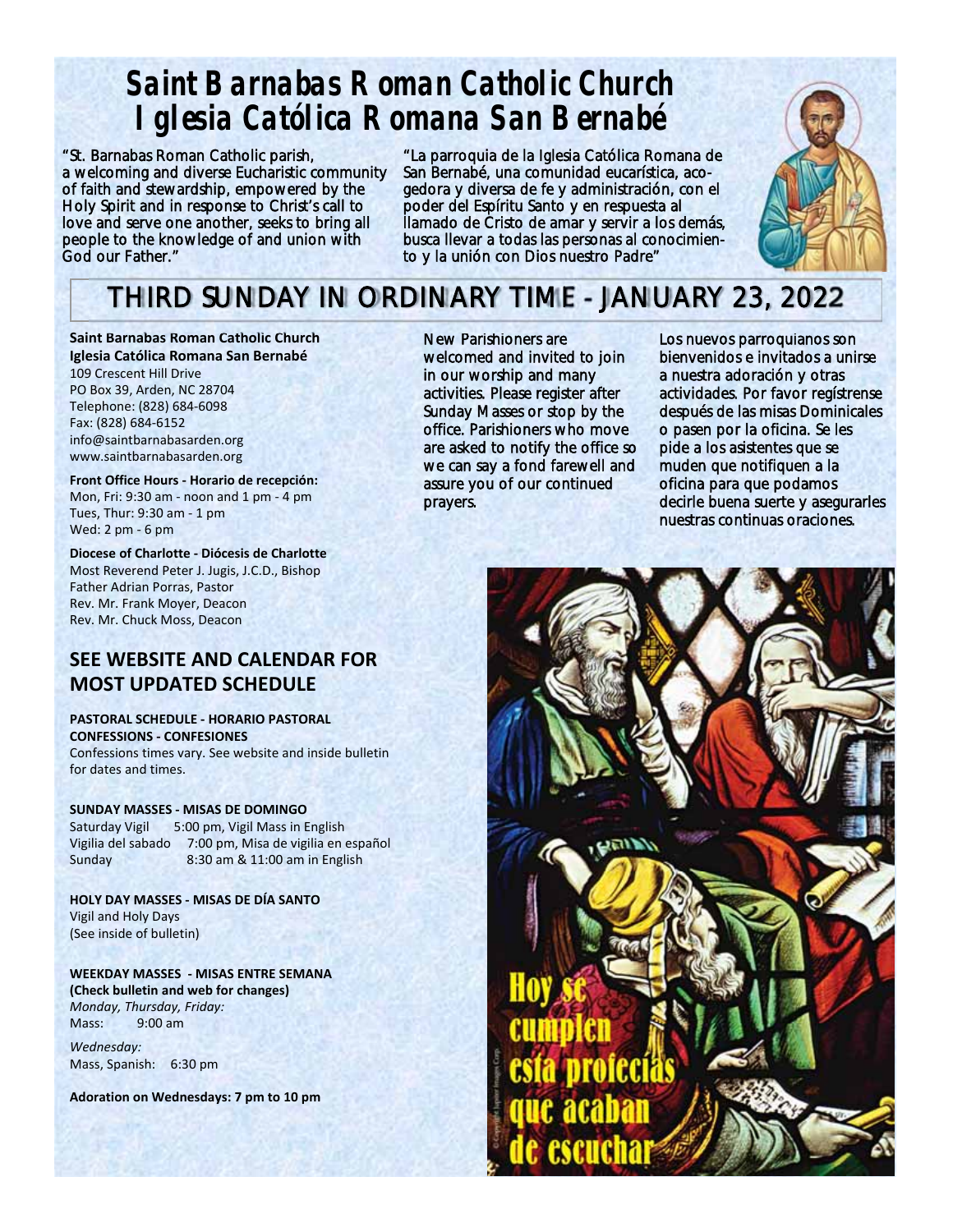## **St. Barnabas Staff & Contact Information 828‐684‐6098 (p) ‐ 828‐684‐6152 (f)**

| Name / Position                                                                        | Phone Ext. / Email                                                                       |
|----------------------------------------------------------------------------------------|------------------------------------------------------------------------------------------|
| Fr. Adrian Porras, V.F.                                                                | Ext. 1301                                                                                |
| Pastor                                                                                 | pastor@saintbarnabasarden.org                                                            |
| De. Frank Moyer                                                                        | Ext. 1321                                                                                |
| Deacon                                                                                 | deaconmoyer@saintbarnabasarden.org                                                       |
| De. Chuck Moss                                                                         | Ext. 1314                                                                                |
| Deacon                                                                                 | deaconmoss@saintbarnabasarden.org                                                        |
| Mrs. Marcia Torres                                                                     | Ext. 1312                                                                                |
| <b>Business Manager</b>                                                                | business@saintbarnabasarden.org                                                          |
| Mrs. Marilyn Jensen<br>Administrative Ass't.                                           | Ext. 1373                                                                                |
| Mr. Simeon Willis                                                                      | Ext. 1303                                                                                |
| Dir. of Religious Ed.                                                                  | dre@saintbarnabasarden.org                                                               |
| Ms. Tiffany Gallozzi                                                                   | Ext. 1310                                                                                |
| Director of Music                                                                      | music@saintbarnabasarden.org                                                             |
| Mr. John Psychas<br>Organist                                                           | jpsychas@hotmail.com                                                                     |
| Ms. Suzanne Daley                                                                      | Ext. 1307                                                                                |
| Secretary (Th-Fr)                                                                      | secretary@saintbarnabasarden.org                                                         |
| Mrs. Wanda Cruz                                                                        | Ext. 1311 (Habla Español)                                                                |
| Receptionist (M-F)                                                                     | records@saintbarnabasarden.org                                                           |
| Elizabeth Tudela                                                                       | Ext. 1311 (Habla Español)                                                                |
| Receptionist (Th-F)                                                                    | receptionist@saintbarnabasarden.org                                                      |
| Mrs. Valarie Brooks<br><b>Volunteer Coordinator</b><br>Rel. Ed Ass't (W)               | volunteer@saintbarnabasarden.org - ext 1306<br>dreasst@saintbarnabasarden.org - ext 1306 |
| <b>Tribunal Advocate</b><br>Mr. José González<br>Donna Johnson<br><b>Elaine Parker</b> | (annulments)<br>Ext. 1305 - advocate@saintbarnabasarden.org                              |
| St. Vincent de Paul                                                                    | Compassionate Callers - Ext. 1309                                                        |
| Society - Ext. 1308                                                                    | (for prayers only, not SVdP help)                                                        |

#### **Knights Corner Esquina caballeros Council 8923 / Consejo 8923**

**Grand Knight / Gran caballero:**  Kerry Jambon ‐ jammer777@charter.net ‐ 828‐681‐1834 **4th Degree / Cuarto grado:**  Zachary Carter, Faithful Navigator

The Knights meet the  $4<sup>th</sup>$  Monday of each month Rosary at 6:00 pm, Council Meeting at 6:30 pm, followed by social Ɵme.

Los caballeros se reúnen el cuarto lunes de cada mes. Rosario a las 6:00 pm, Reunión del Consejo a las 6:30 pm, seguido por el tiempo social.







#### **Commissions and Council Heads**

| <b>Buildings and Facilities</b>   | Gaylon Brooks  |  |  |
|-----------------------------------|----------------|--|--|
| <b>Community Ministries &amp;</b> |                |  |  |
| Peace and Justice                 | Susan Chitwood |  |  |
| Ecumenism                         | Open           |  |  |
| <b>Education and Formation</b>    | Open           |  |  |
| Evangelization/Communication      | Joanne Gregory |  |  |
| Liturgy and Worship               | Ann Mercer     |  |  |
| Parish Life                       | Kim Owens      |  |  |
| <b>Finance Council</b>            | Ken Marino     |  |  |
| <b>Pastoral Council</b>           | Ron Wild       |  |  |

THE SACRAMENT OF BAPTISM - Baptisms are celebrated on Sundays after the 11:00 am Mass. Parents must be registered in the Parish and have attended a Baptismal Preparation Class, held the 1<sup>st</sup> Monday of each month at 6:00 pm in the Oscar Romero room, D Hall. *Pre‐* registration for this class required. Call the church office to register. Baptism should be conferred in the first few weeks after the birth of a child. Godparents must be practicing Catholics.

#### **EL SACRAMENTO DEL BAUTISMO**

Catalina González. Tel: 828‐551‐2188. Para platícas prebautízmal. Primer Sabado de cada mes. 8 am en el Salón San Juan 23. Para claces de adultos. Llamar el mísmo numero. Para los sacramentos: Bautízo, Primera Comunion, Confirmacíon, y Matrimonio.

#### **QUINCEAÑERA**

Por favor póngase en contacto con Padre Adrian Porras para una cita para discutir información sobre la quinceñera. Recomendar al menos tres meses antes de la fecha deseada. La familia tiene que estar registrado en la iglesia.

#### **THE SACRAMENT OF FIRST CONFESSION AND FIRST HOLY**

**COMMUNION ‐** Second grade is the normal Ɵme. One year prior Reli‐ gious Education is required.

**THE SACRAMENT OF HOLY ORDERS ‐** Men should call the parish priest or the Diocesan Vocation Director to help them discern their call to the Diaconate or Priesthood.

**THE SACRAMENT OF MATRIMONY ‐** Couples should make an appoint‐ ment with the priest or deacon at the time of engagement and at least six months in advance of any wedding date to begin preparations. No date should be set before that meeting so all canonical requirements are met. One party must be registered and an active Catholic. All weddings take place inside the Church.

**THE SACRAMENT OF THE ANOINTING OF SICK - The anointing of the** sick can be administered to anyone suffering from a serious or chronic illness. Please call the church office to make arrangements to be anoint‐ ed. In an emergency, please use ext. 1, leave a message with your name and phone number. You will be contacted as soon as possible.

**HOLY COMMUNION AT HOME ‐** Please call the Church office to make arrangements.

#### **Saint Barnabas Couples Club**

The Saint Barnabas Couples Club is a social organization that meets the first Tuesday of the month between 6:30 and 7:30 pm in the Saint John the XXIII conference room (followed by refreshments in the social hall). The purpose of the organization is for Couples that are members of Saint Barnabas to join together socially at different venues. If interested in joining the Club or getting more information contact Meredith and Kyle Jambon, the 2022 club presidents. Contact them at 828‐702‐1047 or email kyle.jambon@edwardjones.com

#### **El Club de parejas de San Barnabé**

El Club de parejas de San Barnabé es una organización social que se reúne en el primer martes de cada mes. Se reúne a las 6:30 de la tarde hasta las 7:30 en la sala de conferencias de San Juan XXIII, seguida con refrigerios y bocadillos en el salón social. El propósito de la organi‐ zación es que las parejas que son miembros de San Barnabé se unan socialmente en lugares diferentes. Si usted está interesado en unirse en el club o si quiere obtener más información, puede comunicarse con Bob & Margie Riffle quienes son la pareja presidente este año. Puede contactarlos por teléfono 828‐702‐0674 o enviarles un correo electrónico a bobmargier@hotmail.com.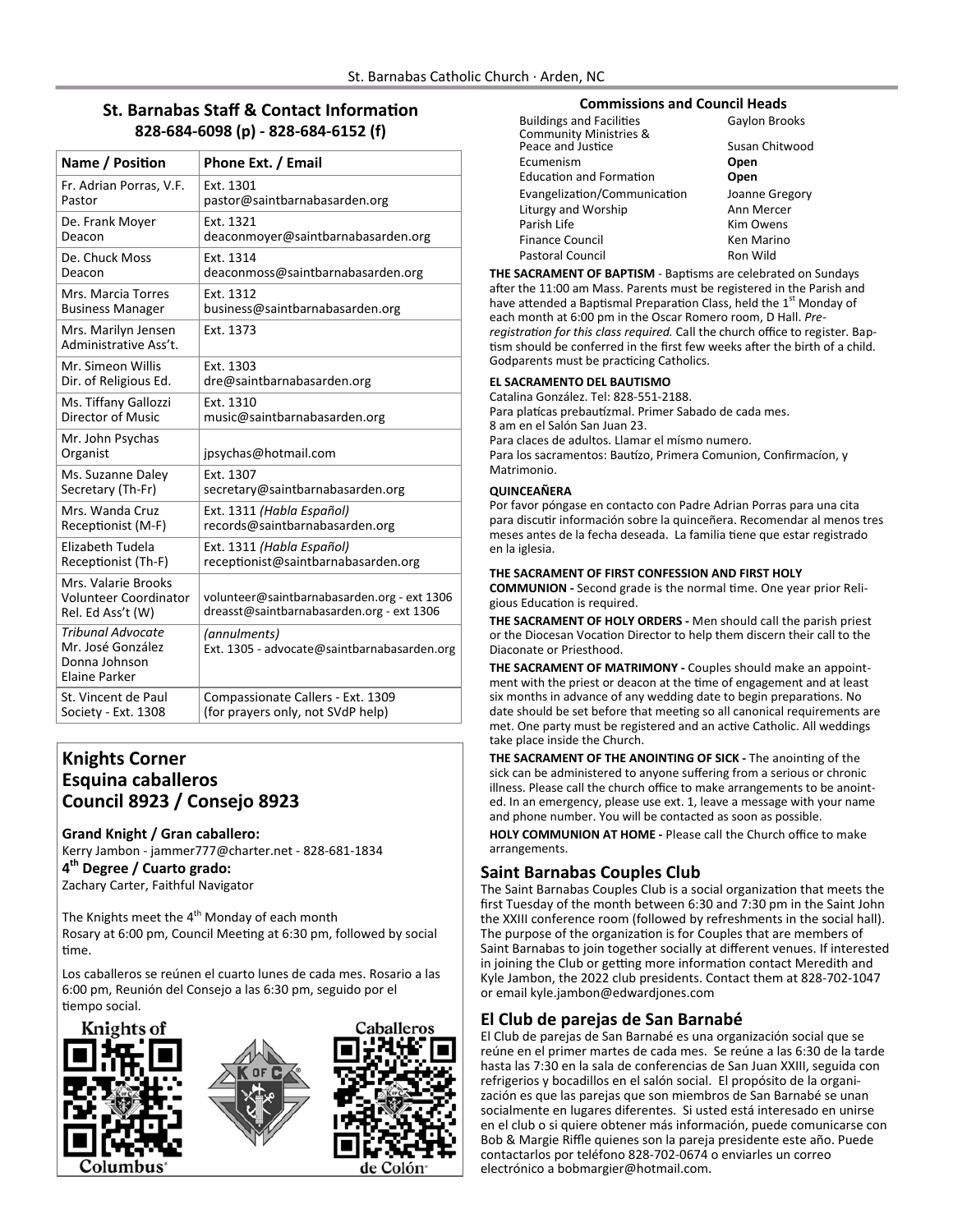#### **Saturday, January 22, 2021**

**VIGIL: THIRD SUNDAY IN ORDINARY TIME**  05:00 PM» Vigil Mass in English » Church 07:00 PM» Vigil Mass in Spanish » Church

## **Sunday, January 23, 2021**

**THIRD SUNDAY IN ORDINARY TIME**  08:30 AM» Mass in English » Church 09:45 AM» Religious Education (K-6) » B Hall,C Hall, D Hall, SH 09:45 AM» Forgiven and Presence series for Hispanic Youth and Parents » JXXIII 09:45 AM» Sacred Choir Practice » D2 11:00 AM» Mass, English » Church 03:00 PM» Ukrainian Catholic Mission Mass 06:30 PM» Youth Ministry (MM/HS) » C Hall, D Hall, Church, SH

#### **Monday, January 24, 2022 Saint Francis de Sales, Bishop and Doctor of the Church**

09:00 AM» Mass (English) » Church 10:00 AM» Divine Will Study Group » JXXIII 11:00 AM» Charity Knitting Group » LB 11:00 AM» Funeral for Vincent Indelicato 04:00 PM» St. Vincent de Paul » WR 06:30 PM» Comunidad Eclesial de Base» PV, C1 06:30 PM» Spanish RICA » C5 06:30 PM» Knights of Columbus » JXXIII 07:00 PM» Walking w/Purpose » SH

#### **Tuesday, January 25, 2022**

**The Conversion of Saint Paul the Apostle**  01:30 PM» Sacred Choir Practice » D2 06:30 PM» Al‐Anon » B Hall

#### **Wednesday, January 26, 2022**

**Saints Timothy and Titus, Bishops**  06:30 PM» Mass in Spanish » Church 07:00 PM» Adoration in Church » Church

#### **Thursday, January 27, 2022 Weekday in Ordinary Time**

09:00 AM» Mass (English) 11:00 AM» SVdP Food Pantry » JXXIII 05:30 PM» Hand Bell Rehearsal » JXXIII 06:00 PM» RCIA » Room TBD 06:30 PM» First Reconciliation » Church 06:30 PM» Scout Troop 61 » PV, SH 07:00 PM» Reunion De Cursillos De Cristiandad » B2 07:15 PM» Confession » Church

The flowers on the Altar this weekend were donated by Betty Kate Dang in memory of Nathan Hoang-Son Dang

#### **Friday, January 28, 2022**

**Saint Thomas Aquinas, Priest and Doctor of the Church**  08:00 AM» Angelus Homeschool Fellowship »

B Hall, PV (JXXIII: 8‐1pm) 09:00 AM» Mass (English) 10:15 AM» Confession » Church 11:00 AM» Yarners Knitting/Crochet » LB

#### **Saturday, January 29, 2021**

**VIGIL: FOURTH SUNDAY IN ORDINARY TIME**  09:00 AM» Protecting God's Children » JXXIII 10:00 AM» Baptisms in Spanish » Church 12:00 PM» Baptism - Tadeo Escavera Gonzalez 05:00 PM» Vigil Mass in English » Church 07:00 PM» Vigil Mass in Spanish » Church

## **Sunday, January 30, 2021**

**FOURTH SUNDAY IN ORDINARY TIME**  08:30 AM» Mass in English » Church 09:45 AM» Religious Education (K-6) » B Hall, C Hall, D Hall, SH 09:45 AM» Sacred Choir Practice » D2 11:00 AM» Mass, English » Church 03:00 PM» Ukrainian Catholic Mission Mass 06:30 PM» Youth Ministry (MM/HS) » C Hall, D Hall, Church, SH

|  | <b>Mass Intentions For The Week</b> |  |  |
|--|-------------------------------------|--|--|
|  |                                     |  |  |

| <b>Date</b>            | <b>Time</b> |      | L/D Intention For                        | <b>Requested By</b>    |
|------------------------|-------------|------|------------------------------------------|------------------------|
| Sat: 01/22/22          | 5:00 PM     |      | Int Intentions of Kerry and Karen Jambon | Toni & David Urbanski  |
| Sat: 01/22/22          | 7:00 PM     |      | Int For the Hispanic Community           | Parish Schedule        |
| Sun: 01/23/22 8:30 AM  |             | $^+$ | Larry Greco                              | Mary Ann DeMelfy       |
| Sun: 01/23/22 11:00 AM |             |      | Int For our parishioners                 | Parish Schedule        |
| Mon: 01/24/22 9:00 AM  |             | $^+$ | Nathan Hoang-Son Dang                    | <b>Betty Kate Dang</b> |
| Tue: 01/25/22 9:00 AM  |             |      | No No Mass                               | Parish Schedule        |
| Wed: 01/26/22 6:30 PM  |             |      | Int For the Hispanic Community           | Parish Schedule        |
| Thu: 01/27/22 9:00 AM  |             | $^+$ | <b>Andrew Patrick Beard</b>              | <b>Beard Family</b>    |
| Fri: 01/28/22          | 9:00 AM     | $^+$ | <b>Bob Dockwork</b>                      | The Schneider family   |
| Sat: 01/29/22          | 5:00 PM     | $^+$ | Frank Palmeri                            | Joanne Palmeri         |
| Sat: 01/29/22          | 7:00 PM     |      | Int For the Hispanic Community           | Parish Schedule        |
| Sun: 01/30/22 8:30 AM  |             | Ť.   | Roy Jensen                               | Mary Ann DeMelfy       |
| Sun: 01/30/22 11:00 AM |             |      | Int For our parishioners                 | Parish Schedule        |

**Envelope Givers: 32 ‐ Online Givers: 53 (of 947 registered families) Total AƩendance for weekend: 364 (snow)**

|                                                                                                                                             | <b>Collection</b>                           | <b>Budgeted Weekly Offering</b> | + or - to Offertory Budget                             |
|---------------------------------------------------------------------------------------------------------------------------------------------|---------------------------------------------|---------------------------------|--------------------------------------------------------|
| Totals for Jan. 15 & 16, 2022                                                                                                               | \$6,991                                     | \$13,660                        | $-($6,669)$                                            |
| <b>Envelopes and Checks</b><br><b>Electronic Giving</b><br><b>Youth Envelopes</b><br><b>Non-Envelopes &amp; Visitors</b><br><b>Holy Day</b> | \$1,855<br>\$4,224<br>\$0<br>\$802<br>\$110 |                                 | <b>GIVE</b><br>Text<br>to 828-532-2066                 |
| <b>Offertory Total</b>                                                                                                                      | \$6,991                                     |                                 |                                                        |
| <b>Building &amp; Facilities</b>                                                                                                            | \$325                                       |                                 | then follow the instructions<br>in your text response! |
| <b>Diocesan</b>                                                                                                                             | \$1,355                                     |                                 |                                                        |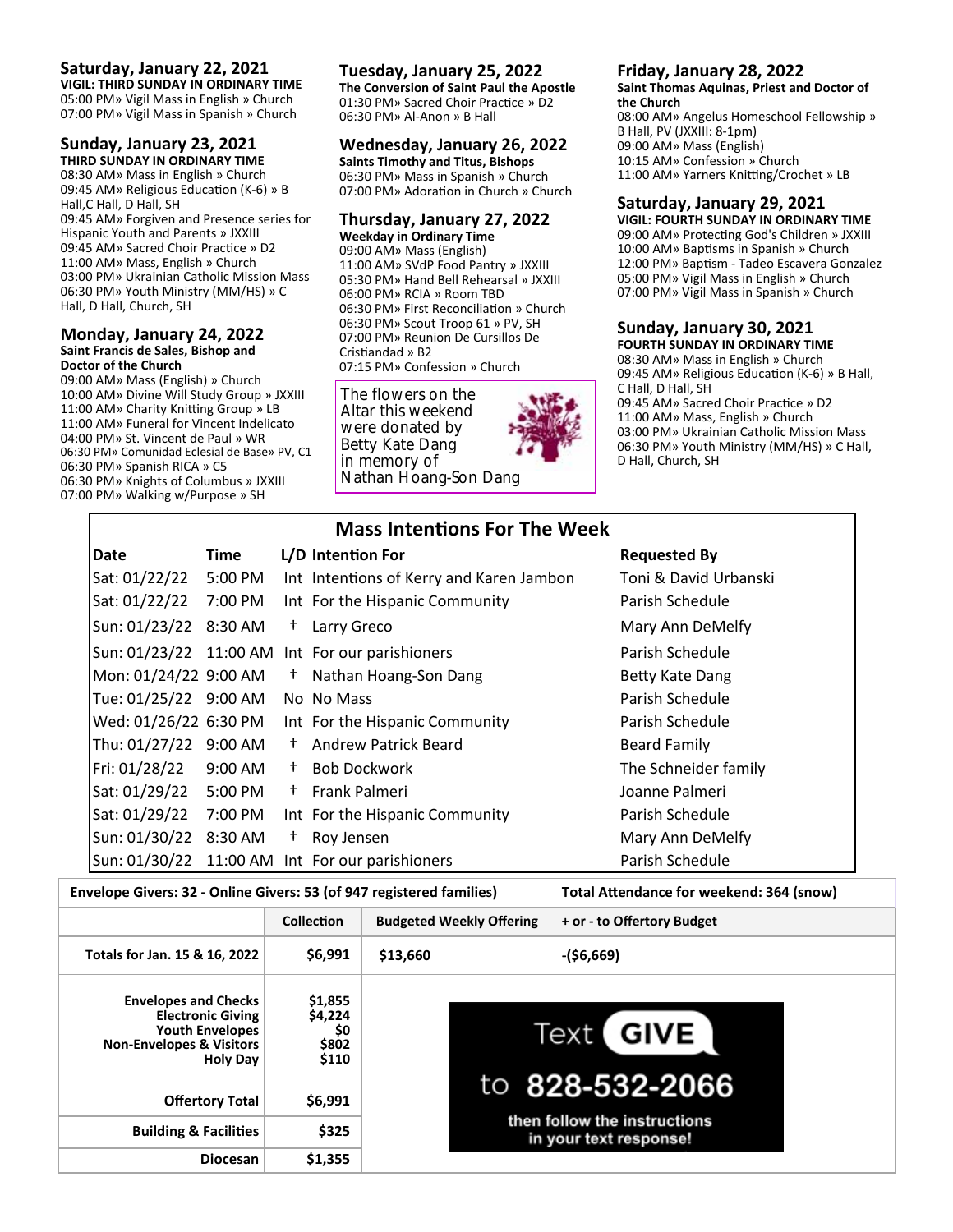## **Bookstore & Gift Shop Schedule for January, 2022**

Sun, 01/23/2022 - after the 11 am English Mass

#### **Schedule Items to Note for This Week:**

- ‐ Mass schedule is as usually scheduled
- ‐ Funeral for Vince Indelicato is Monday, Jan. 24 at 11 am.
- ‐ Confession on Wed. at 7:15 pm and on Friday at 10:15 am.

#### **The second collecƟon this week combines five appeals into**

**one.** This Combined Mission Collection contributes toward the Collection for the Church in Latin America, the Church in Central and Eastern Europe, the Church in Africa, Catholic Home Mis‐ sions, and the United States Mission Collection. Please be generous to these programs.

**La segunda colecta de esta semana combina cinco colectas en una.** La Colecta Combinada para las Misiones ayudará a la Igle‐ sia en América Latina, la Iglesia en el centro y este de europa, la Iglesia en África, las Misiones Nacionales Católicas, y la Misión de los Estados Unidos. Por favor sea generoso con su ayuda a estos programa.

## **Home Bound Ministry Training**

will be held at St. Barnabas in the church on Saturday, February 19 from 10 am to Noon. This session will be for new as well as existing Home Bound Ministers. It is a privilege to bring the Body of Christ to people who are not able to come to church, who live in their home or a facility. Please consider this important minis‐ try if you have an extra hour to spare each week. If you have questions, please call Cathie Stout, 674-7535 or email her at cestout4@yahoo.com.

**The 18th Emmaus of the Carolinas Weekend Retreat for** 

**Men is an exceptional opportunity to grow in spirit.** It will take place the weekend of February 18‐20 at the YMCA Blue Ridge Assembly Center in Black Mountain. All men are invited. Why should you attend? Men who have attended have experienced a closeness to God, deeper relation with their families, and fellowship to other men of faith, among other effects. So, if you desire more from your relationships with God, your family, and your fellow man, then fill out an application and come join us! For more information or to sign up, visit our website: www.emmausofthecarolinas.org or email our retreat leader, Blas Miyares, at blas.miyares@gmail.com.

#### *St. Barnabas Catholic Church offers condolences to*

Barbara Indelicato, Deacon Frank and Madonna Moyer, family, and loved ones, upon the death of Vince Indelicato, Barbara's husband and Madonna's father. Vince died on January 21, 2022. Vince and Barbara have been parishioners of St. Barnabas for an exceptionally long time, and they have been involved in many activities and ministries, including Couples Club and weekly Adoration. Vince was a former Faithful Navigator and Grand Knight with the Knights of Columbus. Vince's funeral will be here at St. Barnabas Monday, January 24 at 11 am.

## *St. Barnabas prays for...*

#### *Our Parishioners*

Richard Post, Bob Donald, Joe Brady, Joanna Bentley, Amanda, Norm Johnson, Sylvester (Ed) Sullivan, Paul Upham, Gail Davison, Joseph Brittain Junior, Dave Anderson, James Schlesinger, Carmita Ventura, Emily Barrett, Bella Costilla, Bill Lilly, Jim Ellis, Charles Lewis, Barry McDonagh, Teresa O'Neill, Ed Rice, José González, Barbara Moyer, Hilde Ivanov, James Taneyhill, Mary Zorovich, Chuck Babin, Helen Rice, Elaine Des Roches, Brad Owens, Lucille Carrier.

#### *Our Friends & Loved Ones*

Carol Bimberg, Casey McDaniel, Kathleen Rosato, Beth Rosato, Hanson family, Kathi Donaldson, Steve Reppert, Betty Reppert, Joe R Brooks II, Carina Tudela, Lynne Edwards, Matthew Smith, Daniel Barber, Joanne Harris, Dianne Petkas, Henry Schwenk, Mike Path, Cynthia Smith, Mario Marcon, Vivienne Compton, Janice Barkei, Rebecca Eagen, Laura Lilly, Kevin Gritzer, Jim Marshall, Jerry Grubba, Norman Krzywicki, Joe Lilly, Sean Patrick James, Noel Raj, Sharnice Cyprien, Tom‐ my Long, Mary Swanson, All who serve in Police, Military, or Emergency Response.

#### *Loved ones in the military*

Charles Barrett, US Army, (son of John & Emily Barrett) Andrew Patrick Beard, Jr. US Army (Grandson of Charlotte and Andrew Beard)

Kurt Bandow, US Army (Grandson of Donald & Sharon Smith) Darian Dudney, US Coast Guard (Grandson of Patricia Talbot) Michael Franco, US Marine Corps (Son of Emil & Becky Franco) Tanner Gordon, US Air Force (grandson of Don and Donna Hendricks)

Zachary Grasberger, US Air Force (grandson of Nick and Marlene Grasberger)

Matthew Gray, National Guard (Grandson of Charlotte and Andrew Beard)

Aric Hall, US Army (Grandson of Fred & Ann Mercer) Alicia Hendricks, US Air Force (niece of Don and Donna Hendricks)

Les Jarvis, US Navy (Son of Deborah Carson, Grandson of Ruth Carson)

Erik Klueber (Nephew of Chris & Theresa Beck) Billy Moody, US Army (Son of George and Mary Jo Moody) Hunter Myers, US Marine Corps (Grandson of Patricia Talbot) Jacob & Jamie Naber, US Air Force (Grandson and Wife, of Ted and Mary Naber)

Joseph Naber US Air Force (Grandson of Ted and Mary Naber) Brooklynn Porter, Air National Guard (Daughter of Paul and Julie Wojcik)

Brianna Pajak, US Air Force (daughter of Paul and Joan Pajak) Luke Schulze, Army National Guard (Grandson of José and Myriam González)

Jaeger Souphab ‐ Airforce (son of Milee Souphab) William Talbott, Navy (grandson of Pat Talbot) Mario Vergara Quiroz (Marines) son of Mario Vergara & Maria Quiroz

Gregory Wardwell, US Army (Son of Dana & Paulette Wardwell) Michael Wright, US Air Force (Son of Dave and Mary Wright) Alex Zorich, US Air Force, (Son of Dave & Kim Zorich)

*Loved ones and friends discerning religious vocaƟons* Rev. Mr. Aaron Huber *(The Athenaeum of Ohio)*  Nicholas Kramer (studying in Rome)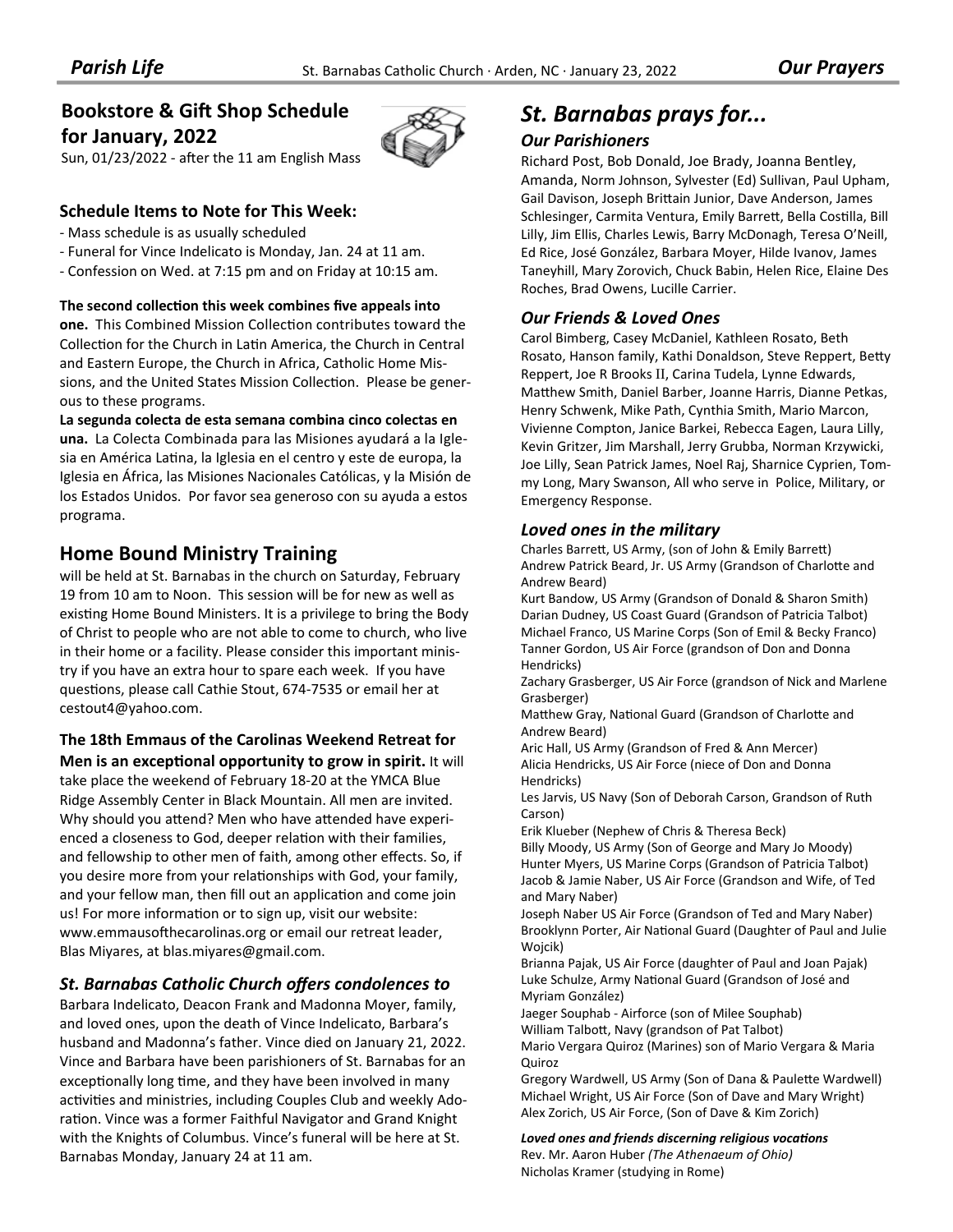# EL ESPÍRITU DEL SEÑOR **ESTÁ SOBRE MÍ,**

porque me ha ungido para llevar a los pobres la buena nueva.

**LUCAS 4:18** 

## *Young Church Faith FormaƟon*

**Family Circles:** One of the best ways to help children to love and cherish their faith is to see other Catholic families living out their own faith, and making friends with them. Catholic friendship is a priceless treasure, but it can be hard to know how to begin! That is why we are restarting Family Circles. This is simply a networking of nearby families interested in getting to know each other. There is no program or calendar, only a network. If you are interested in hosting a circle in your area, please contact Simeon Willis: 828 585 4373.

#### **GOD'S LAW**

 Scripture has always held God's law to be the path to human happiness. In today's first reading, Ezra the priest reads the scroll of the law to the people returned from exile. They weep—then are joyful. Israel's relationship with God had always been defined by how they kept and lived God's law. The author of Psalm 96 likewise praises the law of God as the source of wisdom, joy and enlight‐ enment, purity and justice.

 In his advice to the bickering Corinthians, Paul points out that, just as God has made all parts of a human body essential for the health of the whole, living as "Christ's body" requires that each member be recognized as neces‐ sary for the good of all. Finally, in Luke's Gospel Jesus claims that the Spirit is sending him to relieve human suffering. Like Ezra, he is reading from a scroll, proclaim‐ ing God's "law" of mercy to those in need. Copyright © J. S. Paluch Co.© J. S. Paluch Co.

## **LA LEY DE DIOS**

La Escritura siempre ha sostenido que la ley de Dios es el camino para la felicidad humana. En la primera lectura, el sacerdote Esdras lee el rollo de la ley al pueblo que regresó del exilio. El pueblo llora y luego se alegra. La relación de Israel con Dios siempre se ha definido por cómo guardaba y vivía la ley de Dios. El autor del salmo 96 también alaba la ley de Dios como el origen de la sabiduría, alegría e iluminación, pureza y justicia.

En su consejo con los corintios discutidores, Pablo señala que, al igual que Dios ha hecho todas las partes del cuerpo humano esenciales para la salud integral, vivir como "el cuerpo de Cristo" requiere que cada miembro sea reconocido como necesario para el bien de todos. Por último, en el Evangelio de Lucas, Jesús afirma que el Espíritu lo envía a aliviar el sufrimiento humano. Como Es‐ dras, quien está leyendo de un rollo, proclamando la "ley" de misericordia de Dios a los necesitados. Copyright © J. S. Paluch Co.

 $str \otimes J \otimes P_M$ inh Co. In 1998, CEM-USCOR

## **READINGS FOR THE WEEK**

| Monday:    | 2 Sm 5:1-7, 10; Ps 89:20-22, 25-26;  |
|------------|--------------------------------------|
|            | Mk 3:22-30                           |
| Tuesday:   | Acts 22:3-16 or 9:1-22; Ps 117:1bc,  |
|            | 2:                                   |
|            | Mk 16:15-18                          |
| Wednesday: | 2 Tm 1:1-18 or Ti 1:1-5; Ps 89:4-5,  |
| $27-30;$   |                                      |
|            | Mk 4:1-20                            |
| Thursday:  | 2 Sm 7:18-19, 24-29; Ps 132:1-5,     |
|            | $11 - 14$ :                          |
|            | Mk 4:21-25                           |
| Friday:    | 2 Sm 11:1-4a, 5-10a, 13-17;          |
|            | Ps 51:3-7, 10-11; Mk 4:26-34         |
| Saturday:  | 2 Sm 12:1-7a, 10-17; Ps 51:12-17;    |
|            | Mk 4:35-41                           |
| Sunday:    | Jer 1:4-5, 17-19; Ps 71:1-6, 15, 17; |
|            | 1 Cor $12:31 - 13:13$ [13:4-13];     |
|            | Lk 4:21-30                           |
|            |                                      |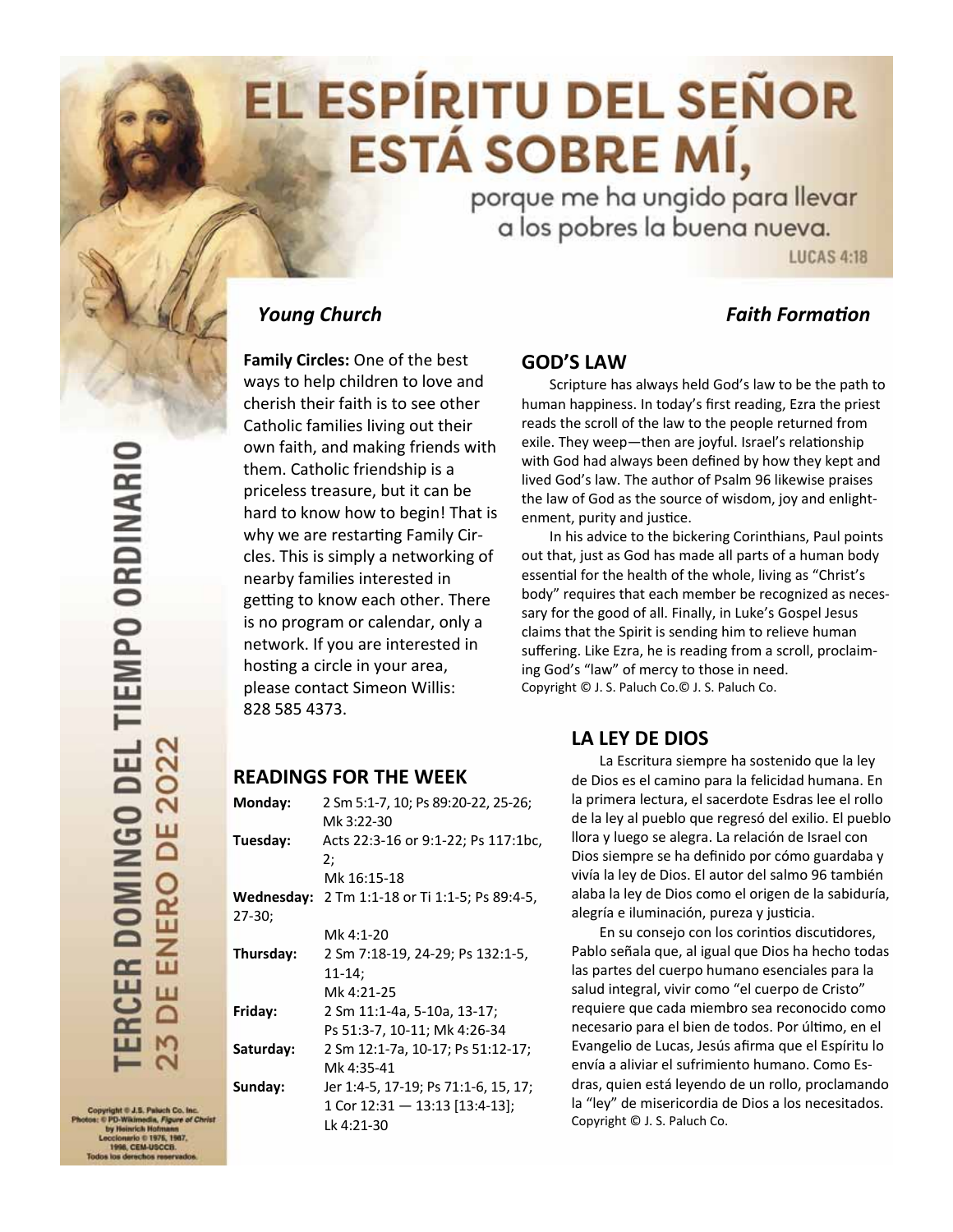## *Liturgical Ministers ‐ Stewardship*

| Sat 01/29/22 - Sun 01/30/22 |                                             |                                                                                                     |                     |                                                                                      |                                             |
|-----------------------------|---------------------------------------------|-----------------------------------------------------------------------------------------------------|---------------------|--------------------------------------------------------------------------------------|---------------------------------------------|
|                             | Lector                                      | <b>Greeter</b>                                                                                      | <b>Head Greeter</b> | <b>Altar Server</b>                                                                  | <b>Sacristan</b>                            |
| <b>Sat 5:00pm</b>           | Angeleigh Dorsey<br>Anne Liegghio           | <b>Stephen Forrest</b><br>Dan Alvarez<br>Darlene Penland<br>Robert Riffle<br>Sally Lanthier         | Margi Alvarez       | Brandon Kelpin<br>Lily Kelpin<br>Katherine Kelpin<br>Derrek Cruz                     | Wanda Cruz                                  |
| <b>Sun 8:30am</b>           | Zachary Carter<br>Maureen Kennedy           | <b>Sujey Quintero-Perez</b><br>David Taneyhill<br>George Moody<br>David Taneyhill<br>Michael Hinman | Colleen<br>Hogan    | Tom Lally<br>Ava Lally<br>Joe Gates<br>Erick Allen                                   | Diana<br>Rothweiler<br>Robert<br>Rothweiler |
| <b>Sun 11:00am</b>          | Gabriella Torres<br><b>Harriet Dezzutto</b> | Sandra Medellin Belloc<br><b>Robert May</b><br>Mary Phan<br>Orrin Lundgren<br>Rey Romualdo          | <b>Bryan Smith</b>  | Jerusalem<br>Ordaz Garcia<br>John Paul Torres<br>John Muse<br><b>Samuel Dietrich</b> | Kathy Allen                                 |

#### **Free Winter NFP Class Series: 1st Tuesday of the month 6:30 pm ‐ 8:30 pm (Feb.‐ May)**

Calling all engaged and married couples of childbearing age! What better way to start the New Year, than by learning how to use a 100% hormone free method of Natural Fam‐ ily Planning (NFP). This Fertility Education and Medical Management (FEMM) course teaches the nuances of the woman's cycle and focuses on ovulation as a sign of health. A comprehensive series that will cover the basics of charting, including application of Family Planning protocols. Learn to chart daily as a self-care practice & optimize fertility while increasing appreciation of God's design and Feminine Genius. Make a New Year's resolution to commit or (re‐ commit) to consistent tracking of your signs of fertility by registering today!

**OpƟonal Zoom Virtual Info Session Jan. 25**  at 8pm (pre-registration required)

**February 1st ‐** Understanding Your Body **March 1st ‐** Family Planning **April 5th ‐** FEMM Expert **May 3rd ‐** Q & A medical management with Megan Blum, P.A.‐C, from MyCatholicDoctor.com (location TBD)

**LocaƟon:** St. Margaret Mary Catholic Church, 102 Andrews Place, Swannanoa, NC 28778

**Childcare:** Limited availability for childcare will be available with pre-registration one week in advance!

**Pre‐registraƟon required**: Elizabeth Harris, BSN, RN at avlfemminstructor@gmail.com or call (828)‐214‐7789.

\*Please plan to eat before you come. Dinner will not be served.

Hosted by Catholic Charities Diocese of Charlotte **Elder Ministry** 

Presenter



Mary Mitchell, Family Caregiver Support<br>Specialist

-<br>Council of Governments<br>Area Agency on Aging

#### Join us for a FREE event! **In-Person and Virtual Options.**

# Caregiving From The Heart

**IN-PERSON Program Schedule** February 9 4 - 5 pm<br>St. Aloysius Catholic Church 921 2nd St. NE, Hickory, NC 28601

February 23 10:30 - 11:30 am St. Francis of Assisi Catholic Church 328-B Woodsway Lane NW, Lenoir, NC 28645

February 23 1 - 2 p.m. St. Charles Borromeo Catholic Church 728 West Union Street, Morganton, NC 28655

> **VIRTUAL Program Schedule** February 10 2 - 3 p.m.

To Register call 704-370-3220.

From being named American Heart Month to containing Valentine's Day, February is synonymous with love and hearts but February is also home to another day filled with heart, National Caregivers Day. The third Friday of February is a day to recognize the love and care given by caregivers who are making big differences in the lives of others.

As rewarding and fulfilling as caregiving can be, it can also give rise to stress and frustration. So how can a caregiver find support for themselves and for the one that they are caring for? Join us to explore ways that we can support caregivers and learn about resources available for the care recipient and caregiver.

For additional information or to register, please contact Sandra Breakfield **Program Director Elder Ministry** 

704-370-3220 sandrab@ccdoc.org